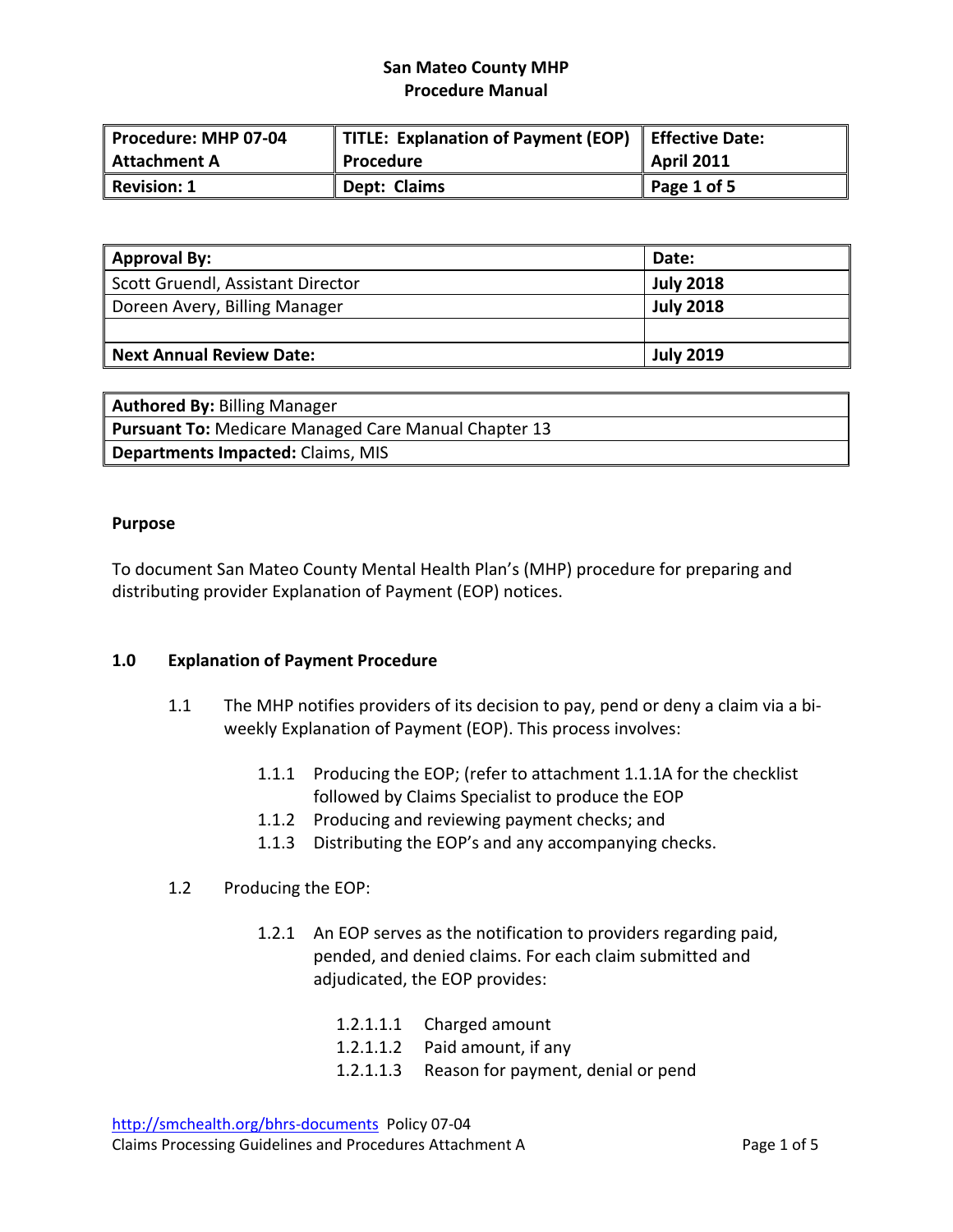| Procedure: MHP 07-04 | TITLE: Explanation of Payment (EOP) | <b>Effective Date:</b> |
|----------------------|-------------------------------------|------------------------|
| Attachment A         | Procedure                           | <b>April 2011</b>      |
| Revision: 1          | Dept: Claims                        | Page 2 of 5            |

- 1.2.2 At the time that claims are keyed, the MSO system identifies whether or not the claim should by approved/pended or denied.
- 1.2.3 EOP electronic files are generated at a minimum every other week under the supervision of the two MIS Claims Specialists.
- 1.2.4 The electronic files are sent to the Controller. In addition, a paper EOP file summary page is produced. This page is signed by the BHRS Accounting Manager and faxed to the Controller. The original signed summary page is given to Health Services Accounting for personal delivery to the Controller's office.
- 1.2.5 The EOP's and the summary page are printed on a hard copy for MIS records.
- 1.3 Producing and reviewing payment checks for paid claims:
	- 1.3.1 The Controller's Office produces the printed checks the same day that the file if the file is received by 2 pm otherwise the checks are printed the following business day. The Controller ponies the checks to BHRS within two business days from receipt of electronic file.
	- 1.3.2 Checks are printed under the supervision of the Controller.
- 1.4 Mailing the checks and EOPs:
	- 1.4.1 The MIS Claims Specialist oversees the mailing of the checks and EOPs under the supervision of the Billing Manager.
	- 1.4.2 Checks are matched and attached to their EOPs and mailed. Note: Contract agencies have direct deposit, so for these agencies the MHP sends the EOP and not the check.
	- 1.4.3 Staff enter the date the check was mailed into Avatar in order to track timeliness of payment.
	- 1.4.4 Staff runs the Interest Days Between Date Received and Check Sent Date Report to identify any claims that were not paid within 30 days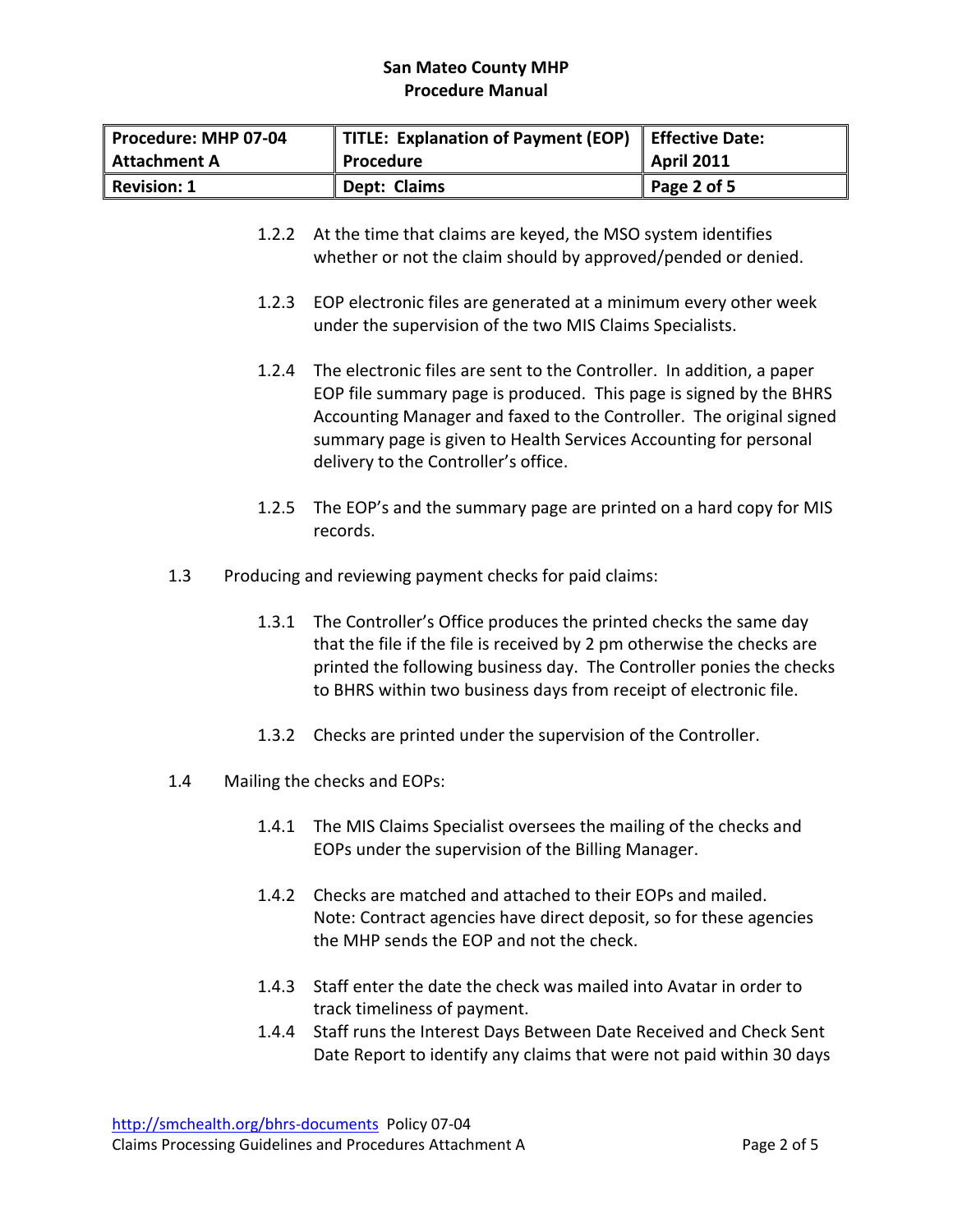| Procedure: MHP 07-04    | TITLE: Explanation of Payment (EOP) | Effective Date:   |
|-------------------------|-------------------------------------|-------------------|
| Attachment A            | Procedure                           | <b>April 2011</b> |
| $\parallel$ Revision: 1 | Dept: Claims                        | Page 3 of 5       |

#### **ATTACHMENT 1.1.1.A**

# **San Mateo BHRS MIS MSO Check Generation Checklist**

- 1. Close Batches for Check run: From batch to batch .
- 2. Print Batch Reports and inspect for missing claims and information.
- 3. Add and Balance all Batch Reports before creating the voucher.
- 4. Create Vouchers (Voucher Count Total \$  $\qquad$  ).
- 5. \_\_Run MSO report "Provider's Pended Services" and check for pending claims. Decide

to include any pended claims in EOBs or not & fix pended claim.

- 6. \_\_ Create EOBs (EOB Count \_\_\_\_\_\_\_ Total \$ \_\_\_\_\_\_\_\_\_\_).
- 7. \_\_ Print BHRS EOP report for all providers
- 8. \_ Run and Print MSO to CAL-PM Transfer Errors Report
- 9. \_ Run Report Viewer and Print MSO Clients w/Guar 216 ABA Svc Report for editing PM service
- 10. Run and Print MSO\_SvcsWithIncorrectPROVIDER\_v4
- 11. Run Report Viewer and Print MSO\_Svcs\_CheckForCorrectRate\_x\_EntryDate
- 12. Run Report Viewer and Print MSO PossibleDupMSOSvcs x EntryDate
- 13. Run Report Viewer and Print Contract (Elvira) NON-Contract (Jayme) Denials By EOB

Numbers

http://smchealth.org/bhrs‐documents Policy 07‐04 Claims Processing Guidelines and Procedures Attachment A Page 3 of 5 14. Log EOB Range in MIS spreadsheet of check runs with check run date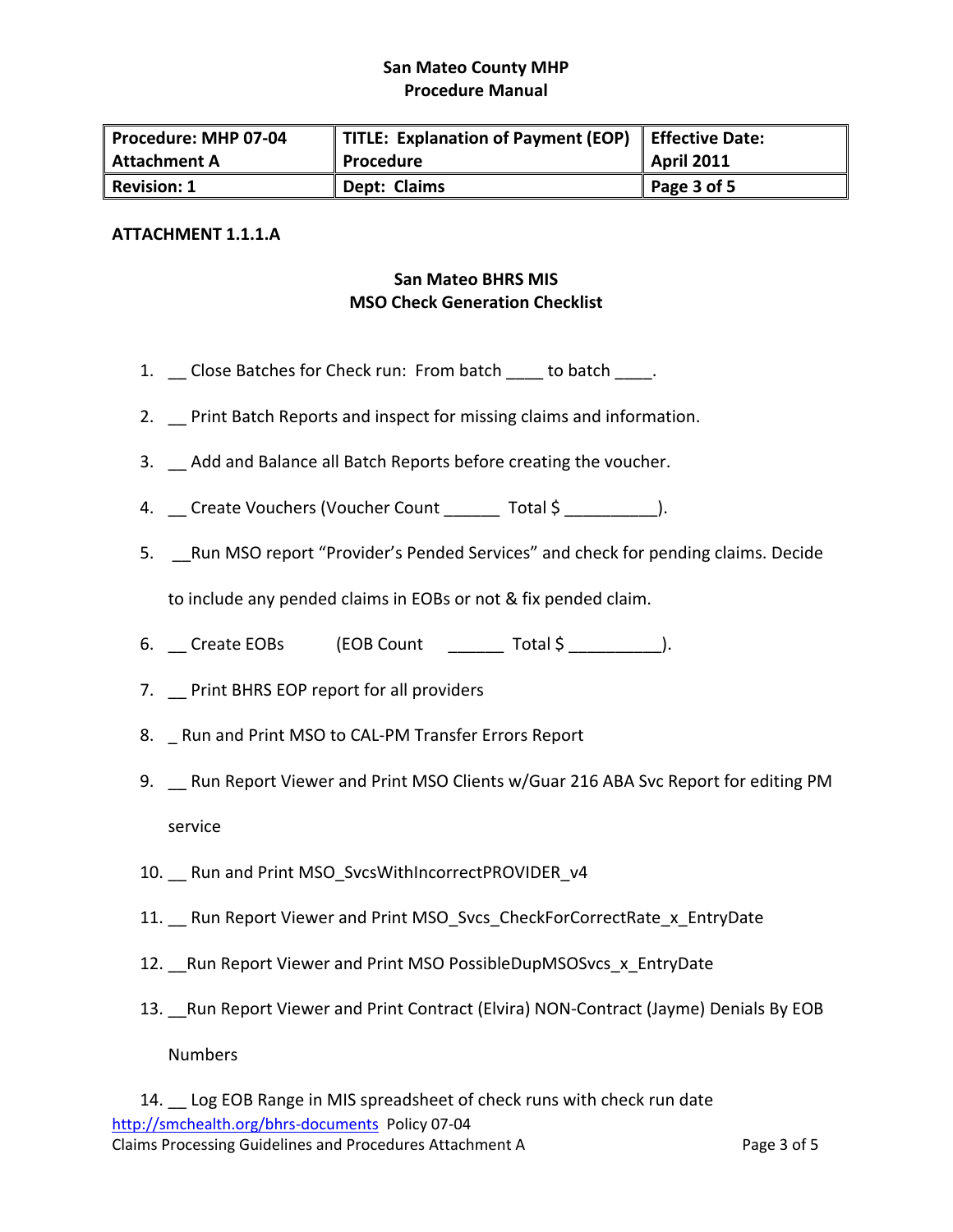| Procedure: MHP 07-04 | TITLE: Explanation of Payment (EOP) | Effective Date:     |
|----------------------|-------------------------------------|---------------------|
| Attachment A         | Procedure                           | April 2011          |
| Revision: 1          | Dept: Claims                        | $\vert$ Page 4 of 5 |

- 15. Select all Providers with zero dollars EXCEPT SMMC provider
- 16. **\_\_ COMPILE FILE with zero balance** providers using IFAS "Compile File"
- 17. \_\_ Print IFAS "Run Report" for zero balance providers and confirm
- 18. Choose IFAS"Dump File"
- 19. Create IFAS "File for Submission"
- 20. **\_\_ COMPILE FILE for SMMC provider** and select all EOBs for Check Run
- 21. Print IFAS "Run Report" for SMMC Provider
- 22. Create IFAS "File for Submission"
- **23. \_\_ COMPILE FILE for all Providers remaining**
- 24. \_\_ Print IFAS "Run Report" to confirm balances
- 25. \_\_ Choose IFAS"Dump File"
- 26. \_\_ Create IFAS "File for Submission"
- 27. \_\_ COMPARE individual file totals to EOPs
- 28. Confirm providers balance totals balance between EOB and File Summary Sheet
- 29. Rename IFAS file on MIS\MSO and forward to ISD for processing and submission to Controllers (IMHA – ELVIRA) ( IMHB – LIZA)
- 30. \_\_ Obtain Signature on Summary sheet, scan and email to controller with IFAS file.
- 31. Receive Checks back from Controller's Office
- 32. Balance each check to each provider EOP